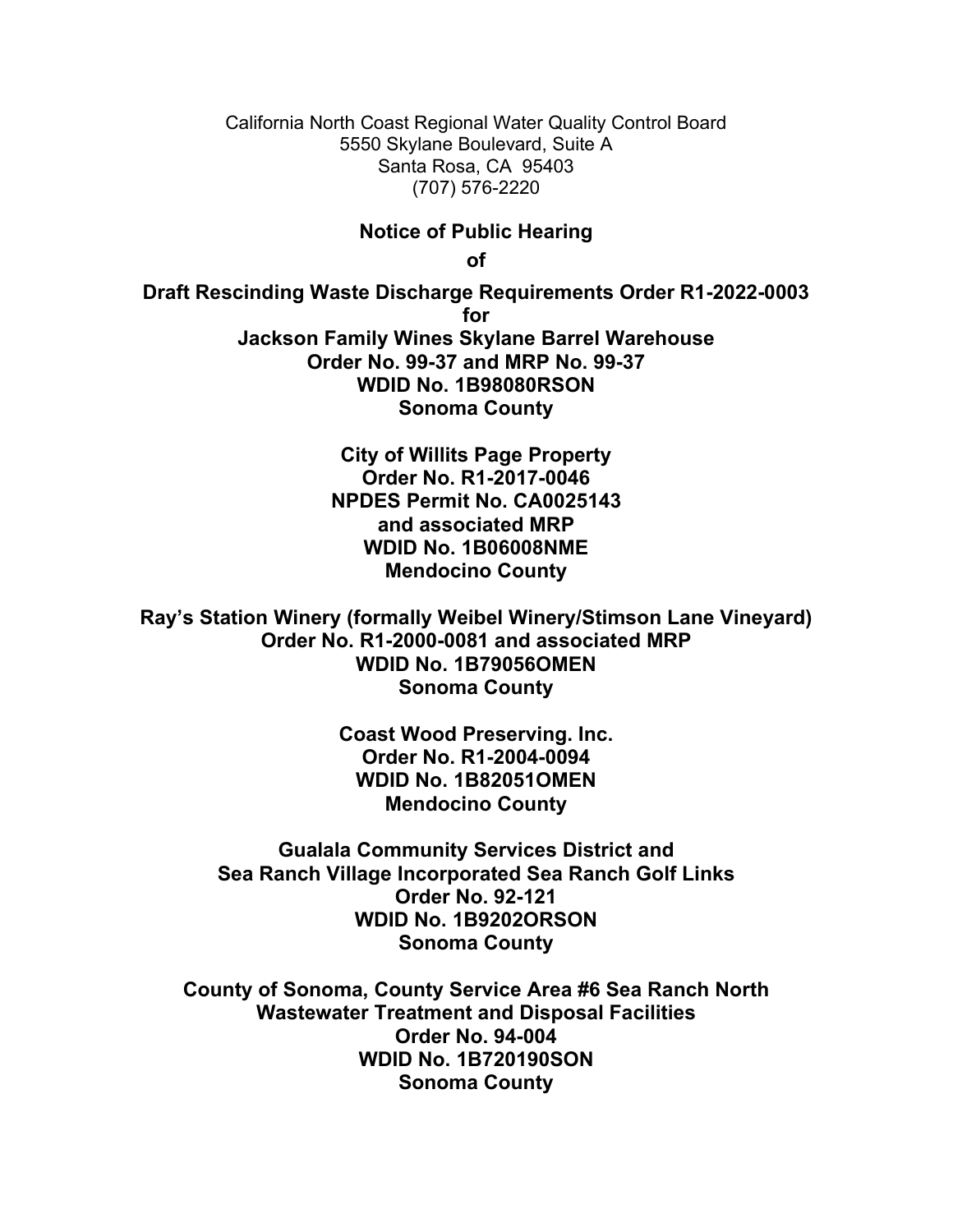On the basis of preliminary staff review and application of lawful standards and regulations, the North Coast Regional Water Quality Control Board (Regional Water Board) proposes to rescind the Waste Discharge Requirements Order No 99-37 and MRP No. 99-37 for Jackson Family Wines Skylane Barrel Warehouse, Order No. R1- 2017-0046, NPDES Permit No. CA0025143 and associated MRP for City of Willits Page Property, Order No. R1-2000-0081 and MRP No. R1-2000-81 for Ray's Station Winery (formally Weibel Winery/Stimson Lane Vineyard), Order No. R1-2004-0094 and MRP No. R1-2012-0055 for Coast Wood Preserving, Gualala Community Services District and Sea Ranch Village Incorporated Sea Ranch Golf Links, Order No. 92-121 and MRP and County of Sonoma, County Service Area #6 Sea Ranch North Wastewater Treatment and Disposal Facilities, Order No. 94-004 and MRP. Regional Water Board staff have determined that the Orders listed above are no longer applicable, relevant, or necessary and should be rescinded. Discharges regulated under these orders have either ceased or are now covered under new General Orders and/or the Onsite Wastewater Treatment Systems (OWTS) Policy.

This item will be open for public comment between **December 17, 2021 and January 18, 2022.**

## Public Hearing Procedures

A public hearing to consider comments and objections to the Draft Order is scheduled for the Regional Water Board's **April 7 and 8, 2022,** Board Meeting. This public meeting is currently scheduled to take place in-person at 5550 Skylane Blvd. Suite A, Santa Rosa, CA 95403, and via video and teleconference, but the format may be changed in the future. Please follow the North Coast Regional Water Quality Control Board website for information on how to participate in the meeting and any updates regarding this agenda item, including format changes that would allow for in-person attendance at a physical location.

Live video and audio broadcasts of the public hearing will be available via the internet and can be accessed at the [CalEPA Public Meeting Live Webcasts page](https://video.calepa.ca.gov/) (https://video.calepa.ca.gov/). The public hearing will be recorded.

At this time, this meeting is scheduled to occur on April 7 and 8, 2022, and this matter could be heard on either day. In accordance with the Bagley-Keene Open Meeting Act (Gov. Code, § 11120 et seq.), an agenda will be posted to the [North Coast Regional](https://www.waterboards.ca.gov/northcoast/)  [Water Quality Control Board website](https://www.waterboards.ca.gov/northcoast/) [\(www.waterboards.ca.gov/northcoast](http://www.waterboards.ca.gov/northcoast)) at least 10 days in advance of the meeting. The agenda will specify the particular day of the hearing, and any updates to the meeting format.

Please be aware that dates and venues may change. You can access the current agenda for changes in dates and locations at the [North Coast Regional Water Quality](https://www.waterboards.ca.gov/northcoast/)  [Control Board website](https://www.waterboards.ca.gov/northcoast/). At the public hearing, the Regional Water Board will consider whether to affirm, reject, or modify the proposed Rescission Order.